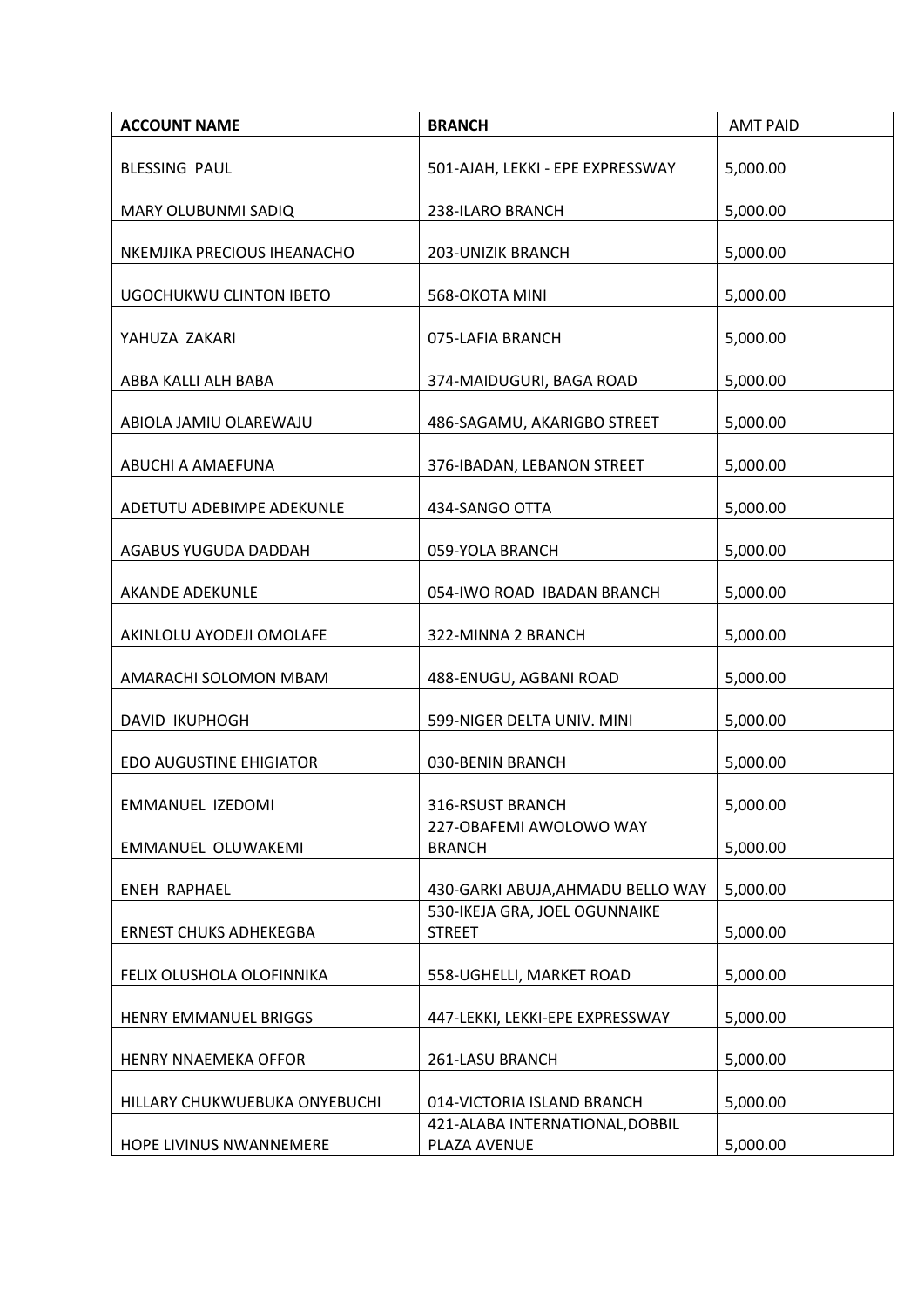| <b>IYABO COMFORT JIMOH</b>               | 236-ODOGUNYAN BRANCH                          | 5,000.00 |
|------------------------------------------|-----------------------------------------------|----------|
| KALU ECHEME UKONU                        | 291-MAITAMA BRANCH                            | 5,000.00 |
| MONDAY MAISAMARI YUSUF                   | 576-KATAKO MINI                               | 5,000.00 |
|                                          | 566-ABA ROAD MINI                             |          |
| NENE EUGENIA UGOCHUKWU                   |                                               | 5,000.00 |
| OCHE AKPO                                | 473-NEW KARU, KEFFI ROAD                      | 5,000.00 |
| OLAYEMI ISMAHEEL OKUNOLA                 | 582-SANGO-IBADAN BRANCH                       | 5,000.00 |
| OLUWASEGUN ADEBOWALE KUYE                | 082-LIGALI AYORINDE                           | 5,000.00 |
| ONUCHUKWU CHUKWUMAEZE<br><b>HYGIENUS</b> | 371-OWERRI, WAAST<br>AVENUE, IKENEGBU         | 5,000.00 |
|                                          |                                               |          |
| OZIOKO OKWUDILI NICHODEMUS               | 137-AWKA BRANCH 1                             | 5,000.00 |
| <b>QUADRI OLAKUNLE AGBELEKALE</b>        | 336-AKUTE BRANCH                              | 5,000.00 |
| RAFIU MUSA ABDUL                         | 267-KAFANCHAN BRANCH                          | 5,000.00 |
| RASAQ GANIU                              | 440-IKORODU 83 LAGOS ROAD                     | 5,000.00 |
| SANDE FADONOUGBO                         | 407-IKOYI, AWOLOWO RD.                        | 5,000.00 |
| SHERIFDEEN OPEYEMI OMOSANYA              | 248-AYOBO BRANCH                              | 5,000.00 |
| SOLA AUGUSTINA ADETIFA                   | 038-ADO-EKITI                                 | 5,000.00 |
| TAMBARI BARIDOO PRE                      | 123-15 AZIKWE ROAD                            | 5,000.00 |
| TOLUWANIMI EBUNOLUWA OGUNJOBI            | 223-UCH IBADAN BRANCH                         | 5,000.00 |
| YEWANDE WONDER YOMI-BADA                 | 445-OSHOGBO, GBONGAN-IBADAN<br><b>ROAD</b>    | 5,000.00 |
| YUSUF A RABIU                            | 096-DUTSE BRANCH                              | 5,000.00 |
| <b>ABIDOYE SUNDAY .O</b>                 | 088-OGBA BRANCH                               | 5,000.00 |
| ABUBAKAR ISMAILA                         | 583-NORTH BANK MAKURDI MINI                   | 5,000.00 |
|                                          |                                               |          |
| ADEBAYO AKINWALE                         | 182-ISOLO 1 BRANCH                            | 5,000.00 |
| ADEBAYO AYUBA MUSTAPHA                   | 284-CHALLENGE BRANCH                          | 5,000.00 |
| AJIBADE SHERIFF BABATUNDE                | 133-ADEOLA HOPEWELL BRANCH                    | 5,000.00 |
| AKEEM OPEYEMI BANGBOSE                   | 460-IYANA IPAJA, LAGOS ABEOKUTA<br>EXPRESSWAY | 5,000.00 |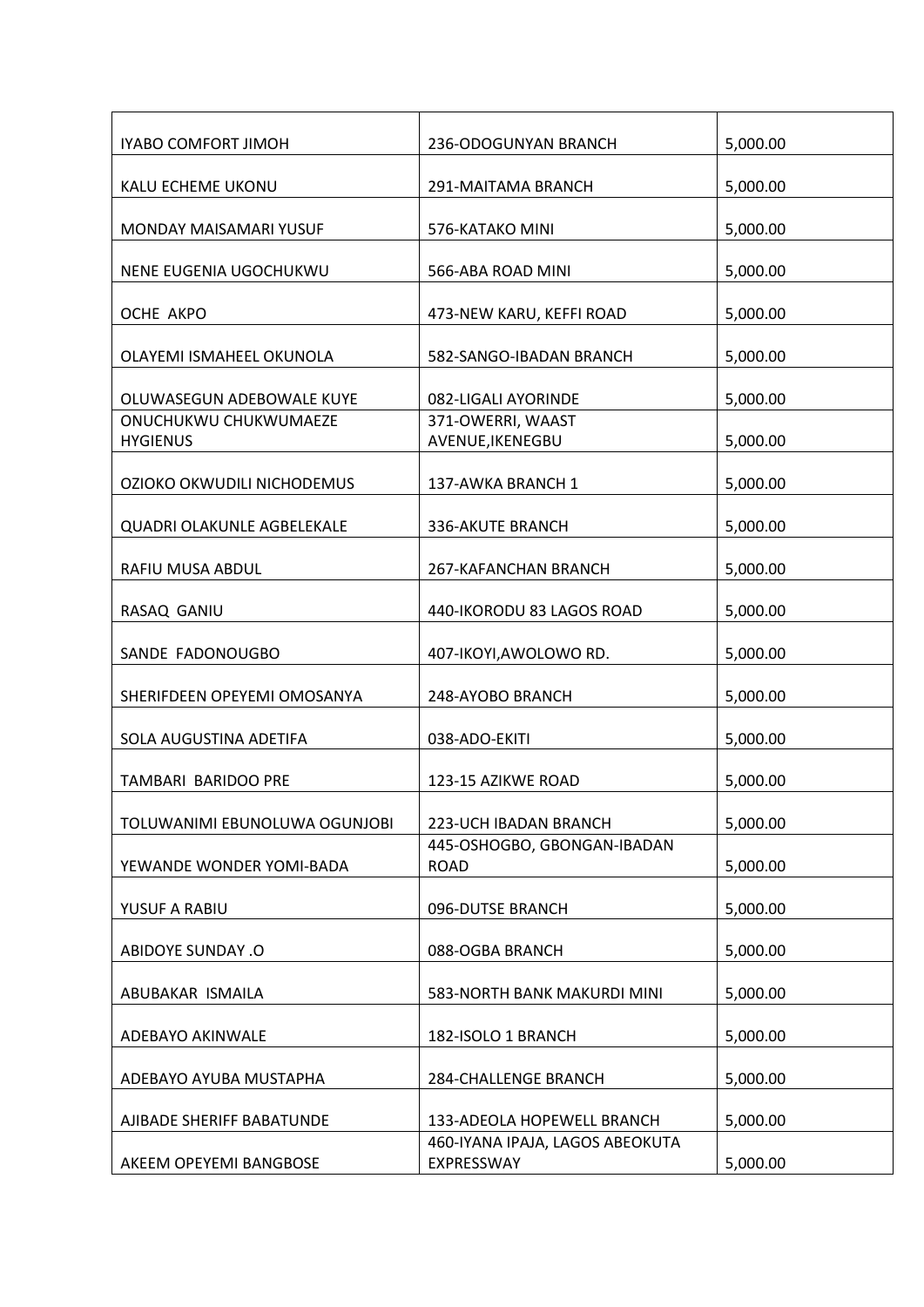| AKPAN ALICE MOSES                                         | <b>150-IKOT EKPENE BRANCH</b>                  | 5,000.00 |
|-----------------------------------------------------------|------------------------------------------------|----------|
| Akpan Godswill Christopher                                | 014-VICTORIA ISLAND BRANCH                     | 5,000.00 |
| ALICE NIKE OYEDIRAN                                       | 236-ODOGUNYAN BRANCH                           | 5,000.00 |
| ALOY MMADUABUCHI                                          | 424-NNEWI, OLD NKWO MARKET ROAD                | 5,000.00 |
| ANGELINA NWACHUKWU OMEJE                                  | 463-NSUKKA, ENUGU/OBA RD.                      | 5,000.00 |
| ARAMIDE ADEOYE BAMIDELE                                   | 014-VICTORIA ISLAND BRANCH                     | 5,000.00 |
|                                                           |                                                |          |
| ASHAYE, OLUSESAN SOBUNKANLA<br>ATTAH CHIJIOKE AND OGBONNA | 006-IKORODU BRANCH                             | 5,000.00 |
| <b>CELESTINA</b>                                          | 283-UNN NSUKKA BRANCH                          | 5,000.00 |
| AYESORO THOMPSON                                          | 038-ADO-EKITI                                  | 5,000.00 |
| <b>BLESSING GIFT OKON</b>                                 | 312-IDIMU BRANCH                               | 5,000.00 |
| BLESSING ONYINYECHI OKEREKE                               | 247-COVENANT BRANCH                            | 5,000.00 |
| BLESSING ULOMA OHABUIRO                                   | 526-UMUAHIA, IKOT - EKPENE ROAD                | 5,000.00 |
| <b>BONIFACE EGWUATU ANUMUDU</b>                           | 577-FUTO MINI                                  | 5,000.00 |
| <b>BUKOLA TAIWO BABATUNDE</b>                             | 384-ABEOKUTA, UACN COMPLEX IBARA               | 5,000.00 |
|                                                           | 542-CALABAR, NDIDEM USANGLSO                   |          |
| <b>CEDRIC OBU ENUN</b>                                    | <b>ROAD</b><br>394-BBA LAGOS, ATIKU ABUBAKAR   | 5,000.00 |
| <b>CHIADIKOBI JERRY ENEH</b>                              | PLAZA                                          | 5,000.00 |
| CHIAMAKA CLARA DANIEL                                     | 523-ALAOJI, ABA - PORT HARCOURT<br><b>ROAD</b> | 5,000.00 |
|                                                           |                                                |          |
| CHIKEZIE OGOKE                                            | 239-IKOTUN BRANCH                              | 5,000.00 |
| CHIMA MOUCHUKWUBIKE                                       | 499-WARRI, OKUMAGBA AVENUE                     | 5,000.00 |
| CHINEDU MICHAEL NWAMBA                                    | 543-ENUGU, NIKE LAKE ROAD                      | 5,000.00 |
| <b>CHRIS CHIKWADO OKWOR</b>                               | 463-NSUKKA, ENUGU/OBA RD.                      | 5,000.00 |
| DAVID AJANG AUGUSTINE                                     | 243-BUKURU BRANCH                              | 5,000.00 |
| DAVID ALAKU                                               | 179-KARU BRANCH                                | 5,000.00 |
| DORCAS GOGO JAPHET                                        | 364-PH, 222 IKWERRE ROAD                       | 5,000.00 |
| EBERECHUKWU JULIET AGBO                                   | 488-ENUGU, AGBANI ROAD                         | 5,000.00 |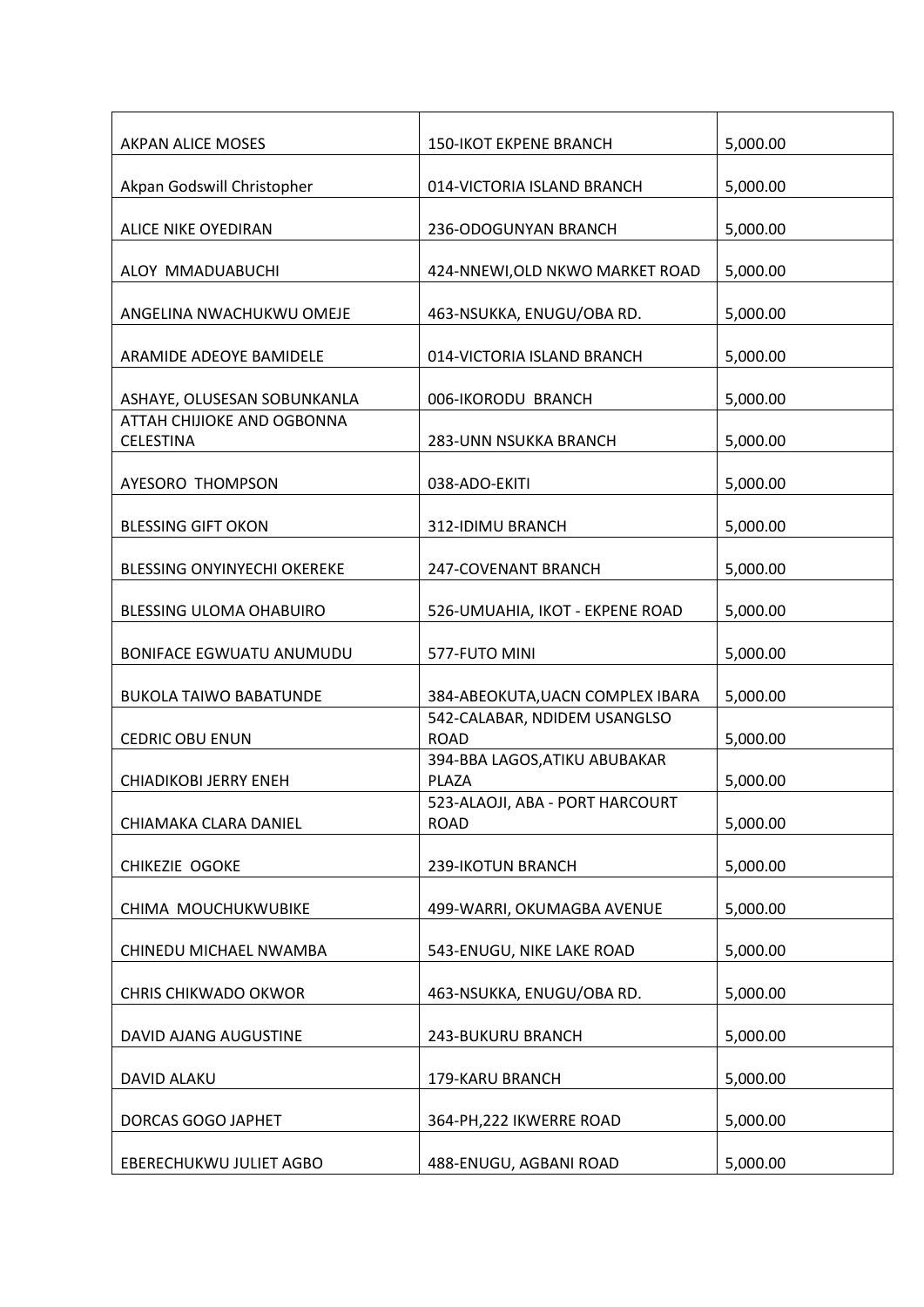|                                     | 421-ALABA INTERNATIONAL, DOBBIL                   |          |
|-------------------------------------|---------------------------------------------------|----------|
| EDIDIONG NATASHA AKPAN              | PLAZA AVENUE                                      | 5,000.00 |
| <b>EGUNATUM ISAAC RICHARD</b>       | 364-PH, 222 IKWERRE ROAD                          | 5,000.00 |
| EJIRO LOVE EMEFE                    | 499-WARRI, OKUMAGBA AVENUE                        | 5,000.00 |
|                                     |                                                   |          |
| EKEKE ELOCHUKWU SCHO                | 123-15 AZIKWE ROAD                                | 5,000.00 |
| <b>ENIOLA ADEBISI ODEYINDE</b>      | 562-LEKKI PHASE I, ADMIRALTY WAY                  | 5,000.00 |
| ERIC CHUKWUDI ENEMOSE               | 038-ADO-EKITI                                     | 5,000.00 |
| EZEAGU JULIET CHIBUZOR              | 464-OWERRI, ORLU ROAD                             | 5,000.00 |
| <b>FADEGBE OLUWAGBENGA</b>          | 155-ONDO BRANCH                                   | 5,000.00 |
| FAITH OLUCHUKWU AKPADO              | <b>307-NEKEDE BRANCH</b>                          | 5,000.00 |
| FAOZAT SULOLA AWELENJE              | 461-ZONE 4 ABUJA, HERBERT<br>MACAULAY WAY         | 5,000.00 |
| <b>FRANCIS AYOTUNDE OSHIN</b>       | 546-OJUELEGBA, SHIFAWU STREET                     | 5,000.00 |
| FUNMILAYO AJOKE OGUNDOJU            | 525-ILESHA, ITA BALOGUN STREET                    | 5,000.00 |
| <b>GODSTIME AJOBATA</b>             | 390-BENIN, AKPAKPAVA STR.                         | 5,000.00 |
| <b>IBRAHIM OLAMIDE ANWO</b>         | 437-LAGOS ISLAND, OKE-ARIN                        | 5,000.00 |
| <b>IDOWU ELIZABETH</b>              | 300-LAWANSON BRANCH                               | 5,000.00 |
| <b>IHEONU CHIOMA</b>                | 509-OBOSI, CITY BISCUIT ROAD                      | 5,000.00 |
| <b>IORWUESE PETER TYONONGU</b>      | 379-VICTORIA ISLAND ADEOLA ODEKU                  | 5,000.00 |
| ISAIAH CHUKWUEBUKA ALUMA            | 149-UP IWEKA BRANCH                               | 5,000.00 |
| <b>ITSETOSAN THEOPHILUS KESIENA</b> | 140-FOLAWIYO STREET BRANCH                        | 5,000.00 |
| <b>IZUCHUKWU HENRY OKOYE</b>        | 308-ABAKPA NIKE BRANCH                            | 5,000.00 |
| JEREMIAH BALMAK DAPE                | 243-BUKURU BRANCH                                 | 5,000.00 |
| <b>JESSICA CHIOMA OLUNATA</b>       | 232-NNAMDI AZIKWE STREET IDUMOTA<br><b>BRANCH</b> | 5,000.00 |
| JOHN DANIEL                         | 487-GWAGWALADA ABUJA, PARK LANE                   | 5,000.00 |
| JOHN DENIS EGBE                     | 496-IKOM, OKIMI OSABOR STREET                     | 5,000.00 |
| JOHN OBUMNEME OKEKE                 | 383-MATORI, LADIPO STR.                           | 5,000.00 |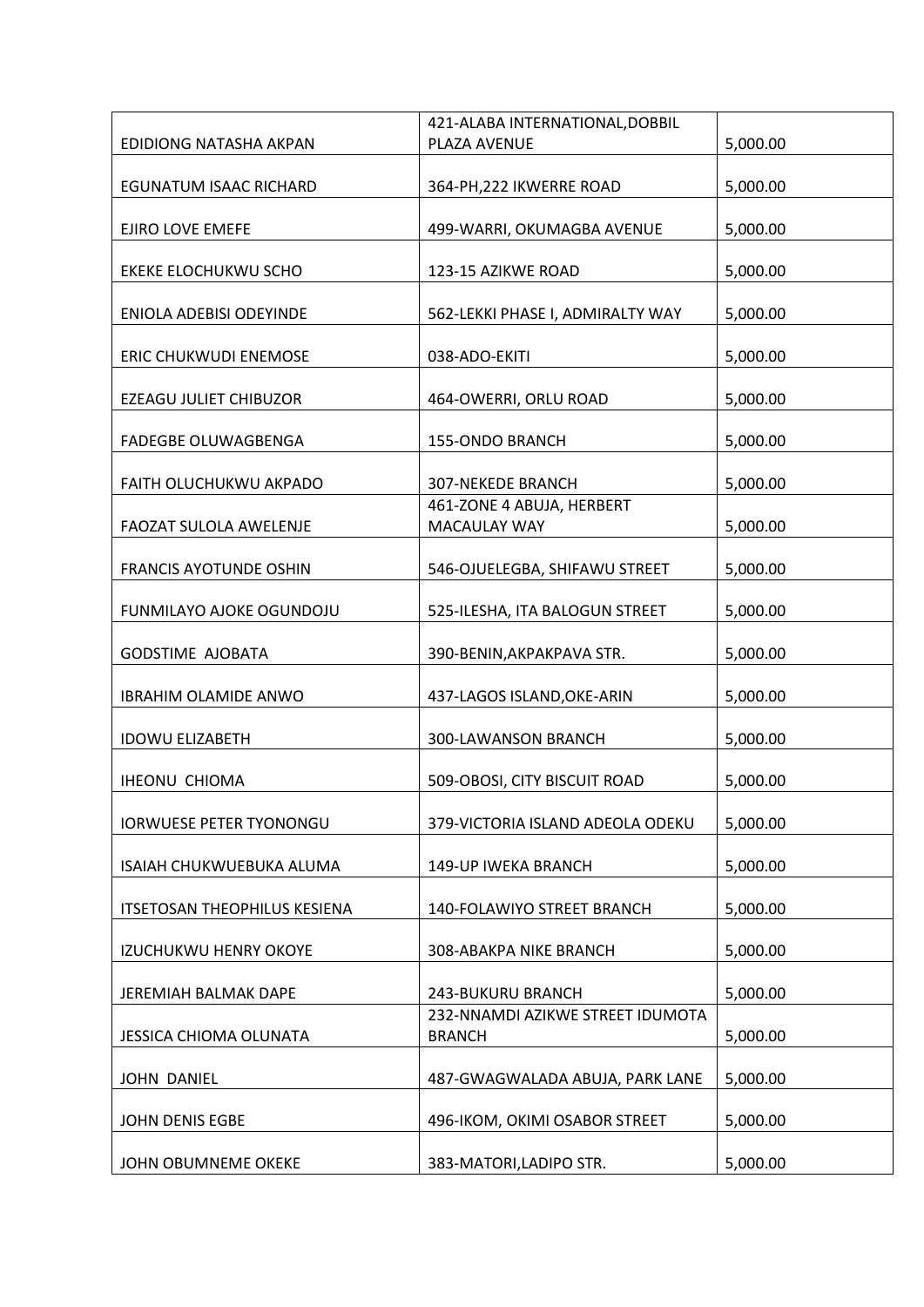|                               | 523-ALAOJI, ABA - PORT HARCOURT                  |          |
|-------------------------------|--------------------------------------------------|----------|
| JOSEPHINE MGBECHI AKARAHU     | <b>ROAD</b>                                      | 5,000.00 |
| JOY CHINENYE NKUME            | 563-OSISIOMA MINI                                | 5,000.00 |
|                               |                                                  |          |
| <b>JUSTICE OBI UZODINMA</b>   | 064-OBAJANA CASH CENTRE                          | 5,000.00 |
| KEMISOLA ABIGAIL SALAMI       | 050-IPAJA BRANCH                                 | 5,000.00 |
| <b>KUFRE ANIEFIOK EFFIONG</b> | 082-LIGALI AYORINDE                              | 5,000.00 |
| <b>LAWAN HARUNA</b>           | 096-DUTSE BRANCH                                 | 5,000.00 |
| LUKMAN OLAWALE LAWAL          | 565-JANKARA MARKET MINI                          | 5,000.00 |
| MICHAEL LINC                  | 050-IPAJA BRANCH                                 | 5,000.00 |
| MIRIAM ULOAKU CHIMEZIE        | 300-LAWANSON BRANCH                              | 5,000.00 |
| MNAYEMA ODINYA ELIJAH         | 160-GBOKO MAIN BRANCH                            | 5,000.00 |
| MOHAMMED ADAMU                | <b>165-DAMATURU BRANCH</b>                       | 5,000.00 |
| MUHAMMED YUNUSA OVAI          | 291-MAITAMA BRANCH                               | 5,000.00 |
| NDIDI PRINCESS EHIGHIBE       | 072-UMUAHIA BRANCH                               | 5,000.00 |
| <b>NDUBISI VICTOR EMERIE</b>  | 070-NNEWI BRANCH                                 | 5,000.00 |
| <b>NKENCHOR NGOZI CHRIS</b>   | 025-ASABA BRANCH                                 | 5,000.00 |
| NNAMDI GODWIN CHIKAODILI      | 424-NNEWI, OLD NKWO MARKET ROAD                  | 5,000.00 |
| OBASI IFEANYI OLUEBUBE        | 583-NORTH BANK MAKURDI MINI                      | 5,000.00 |
| OBI KERNECHUKWU SAMU          | 213-BELLO ROAD BRANCH KANO                       | 5,000.00 |
| <b>ONCHE ENE</b>              | 311-OSHODI BRANCH                                | 5,000.00 |
| <b>ONYEBUCHI OBUMNEME</b>     | 176-EKWULOBIA MAIN BRANCH                        | 5,000.00 |
| ONYEDIKACHI AGWU              | 416-PH, 50 IKWERRE ROAD                          | 5,000.00 |
| ONYEKA JOSEPH NGEREM          | 059-YOLA BRANCH                                  | 5,000.00 |
| ONYINYECHUKWU STELLA ALI      | 091-UNIVERSITY OF NIGERIA ENUGU<br><b>BRANCH</b> | 5,000.00 |
| ORITOKE ADIJAT EJITUNDE       | 410-IKEJA,60 OPEBI RD.                           | 5,000.00 |
| OSINSANYA OYEKUNLE O          | 240-SOMOLU BRANCH                                | 5,000.00 |